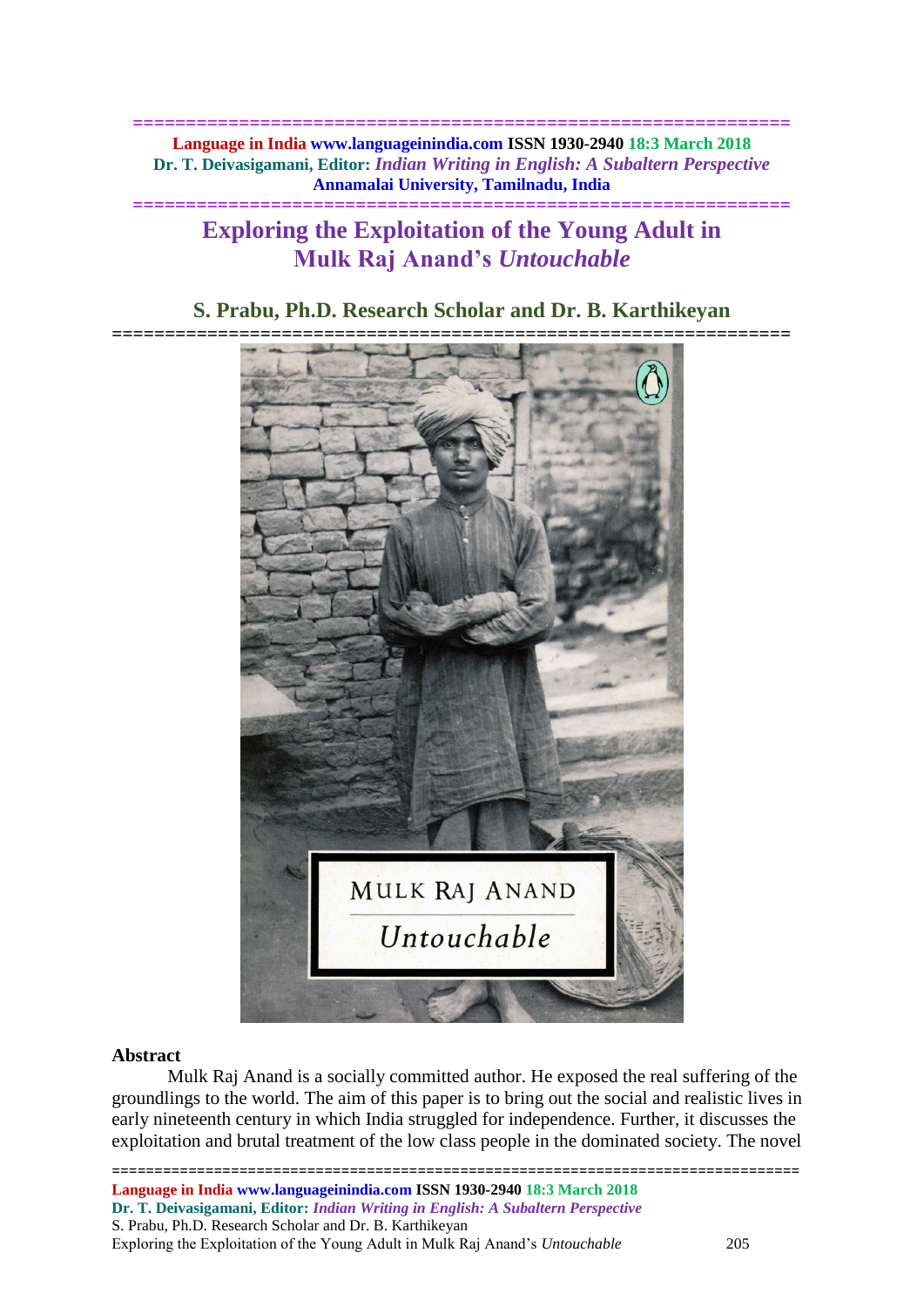depicts the image of untouchable sweeper. His name is Bhaka. He is ill-treated by the dominant class along with his sister Sohini. There are several occasions within the novel that reveal the stark and naked realities in the society. It presents the evil of untouchability and the want for radical sympathy. The reader can notice the humiliation and physical assault still as mental agonies of the untouchables throughout the novel. The equality has been denied to the low class in the name of caste in India. The high class people projected they only born from the head of the God and low class people from the feet of the God. But, God created all human beings as equal. Mulk Raj Anand gave strong voice against the untouchability through his writings.

**Keywords:** Exploitation, alienation, humiliation, social discrimination, human dignity, suppression.

### *Untouchable*

*Untouchable* is a social novel which exposed the evil of Untouchability in India. The novel records the experiences of Bakha, who is eighteen-year-old sweeper boy within the course of single day. The sweeper boy, Bakha has the work to keep the general public latrines of the city clean. It is terribly tedious and punishing furthermore as degrading. The novel *Untouchable* shows Anand's sympathies on the unsuccessful person or the weaker section of the society in India. The social Alienation is the significant importance in *Untouchable*. Basically, social alienation is played a major role in Bhaka's life. In different words, Bakha is not completely different from the other individual. This is often the condition, which enables his social alienation to continue in his life. Social alienation exists within the type of a class structure relegates individuals to mounted roles. Anand's condemnation of the class structure is formed on the grounds that a system that labels individuals like Bakha as "Untouchable". It is unmoving in social alienation. Bhaka is literally exploited by the society while cleaning latrines. Sohini is the sister of Bakha. She is sexually exploited by the Brahmin but the dominant society made the people of that village to ignore the incident.

### **Exploitation of the Young Adult**

The primary theme of *Untouchable* is the exploitation of the young adult. Bakha is the protagonist of the novel. The elementary right of Bakha is denied, which is helpful to grow into respectable position in the society. Bakha's life is condemned from the starting point of his life as sweeper regardless his dream to transcend in to miserable existence. E.M. Forster points in 'Preface to Untouchable'. Bakha longs to travel to high school but he is aware of that an untouchable man travelling with the high class people to the school is impossible in society. So, he dumped up the dreams of him. If he has had protected childhood, he would have gone to high school and studied like different kids. Bakha detected the ardent, zealous look that lip up the tiny one's face. Once Bakha had "wept and cried to be allowed to travel to school" however he was told by his father that "schools were meant for the Babus, and not for the Bhangis." He had not understood the rationale. It is the education would have created them revolt against injustice. The mental object of the exploited is blissfulness for the exploiters.

H.M. Williams is all praise and admiration for the treatment of the latrine-cleaning category condemned to isolation and deprivation as handlers of excrement. "There are several occasions within the novel that reveal the stark and naked realities within the society." The untouchables are put-upon on such occasion that is ravished and their morale shattered into items. The well incident within the novel affectingly describes the real condition of the low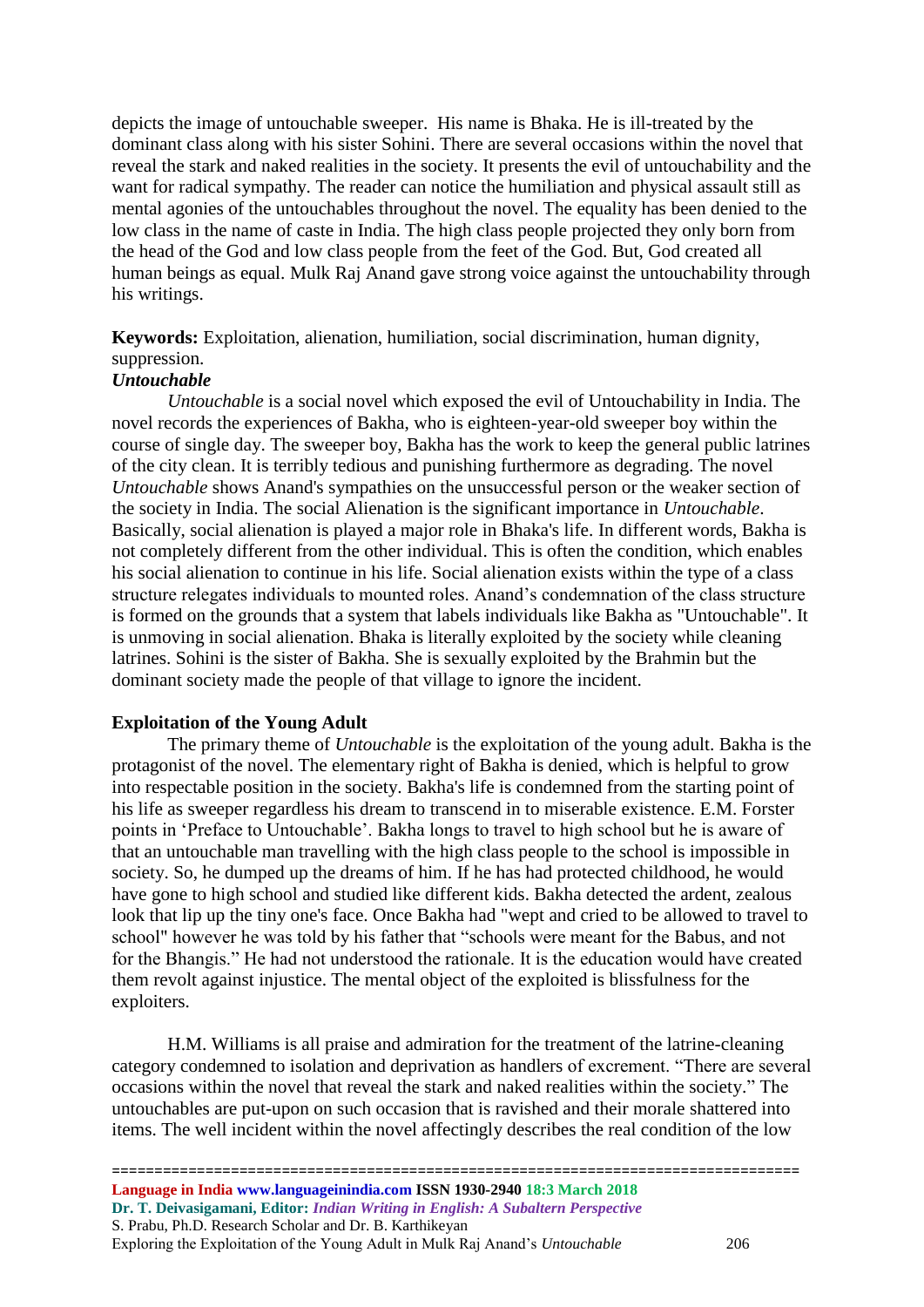class people. However, these ill-omened individuals are taken by the high category tangible. Bakha's sister goes to the village well for taking water. She waits to incline touch water from the well, as she is not allowed near to the well for being untouchable. Ultimately, the village priest asks her to return to his house for cleaning. But, seeing no one around, he tries to molest her. The priest tries to seduce her and later blamed her in the public.

### **The Priest**

The priest unrepentantly indicts the innocent woman that she has defiled his faith. Bakha returns home urgently and tells his father Lakha concerning his insult and Sohini's molestation by the Pandit. He says; "They assume we tend to are mere dirt, as a result of we tend to clean their dirt". If we tend to read the incident from humanitarian perspective, we may say which is correct. The untouchables are weak because the system prevailed by the wealthy people and justice is denied to them. We can see from the beginning of the novel that the lives of Bakha and his sister's trouble for money, identity and social unrest.

#### **Tragic Experiences**

On the fateful day the story of *Untouchable* takes place, Bakha features a series of distressing and even 'edifying' experiences. The primary theme is 'touching' episode. Bakha's frightened once, enjoying the style of Jelebi. He accidentally touches a caste Hindu man and suffered a lot because of the punishment given by the high class people and that 'defiled' man not hesitates to slap him in the public place. The folks gather there too find fault with Bakha. His protestations fall on deaf ears. After this, as he moves ahead, he is alert to his presence in a very public place and takes care to announce his approach.

The crowd's cruelty repeatedly returns to his mind. He painfully realizes his unenviable position of a sweeper boy. He does not have a stepparent. However, society itself appears to act as arduous step-mother as far as he is involved. All of them abused, abused, abused. "Why are we tending to invariably abused? As a result of we tend to are sweepers. As a result of we tend to are bit dung..... They [Muhammadans] do not mind touching United States..... It's solely the Hindus, and also the outcastes UN agency aren't sweepers. For them I'm a sweeper, sweeper-untouchable! Untouchable! That is the word! Untouchable! Untouchable! I'm associate Untouchable."

#### **Treated Worse than a Slave**

The sweeper is worse off than a slave, for the slave could modify his master. The right is given to him to modify his duties and may even become free. However, the sweeper cannot escape from his work and wherever he is excluded from intercourse and also the consolation of his faith. He pollutes others when in an unclean situation but the people from high class pollute the people by appearing cleanly. Anand presents that a high class man is only clean out side but his inside is polluted like anything in his writings. This novel shows that even though the people born in different places and categories the blood which flows in their bodies are in same colour. The God created us equal but the human divided the people for their benefits and keep them as toy.

#### **Continuing Atrocities**

The suffering of the supposedly low-class people still exists in India. The Girls like Sohini has been affected because of the high class people. They only go for work to support their unconditioned family but the high class and wealthy people used this opportunity and